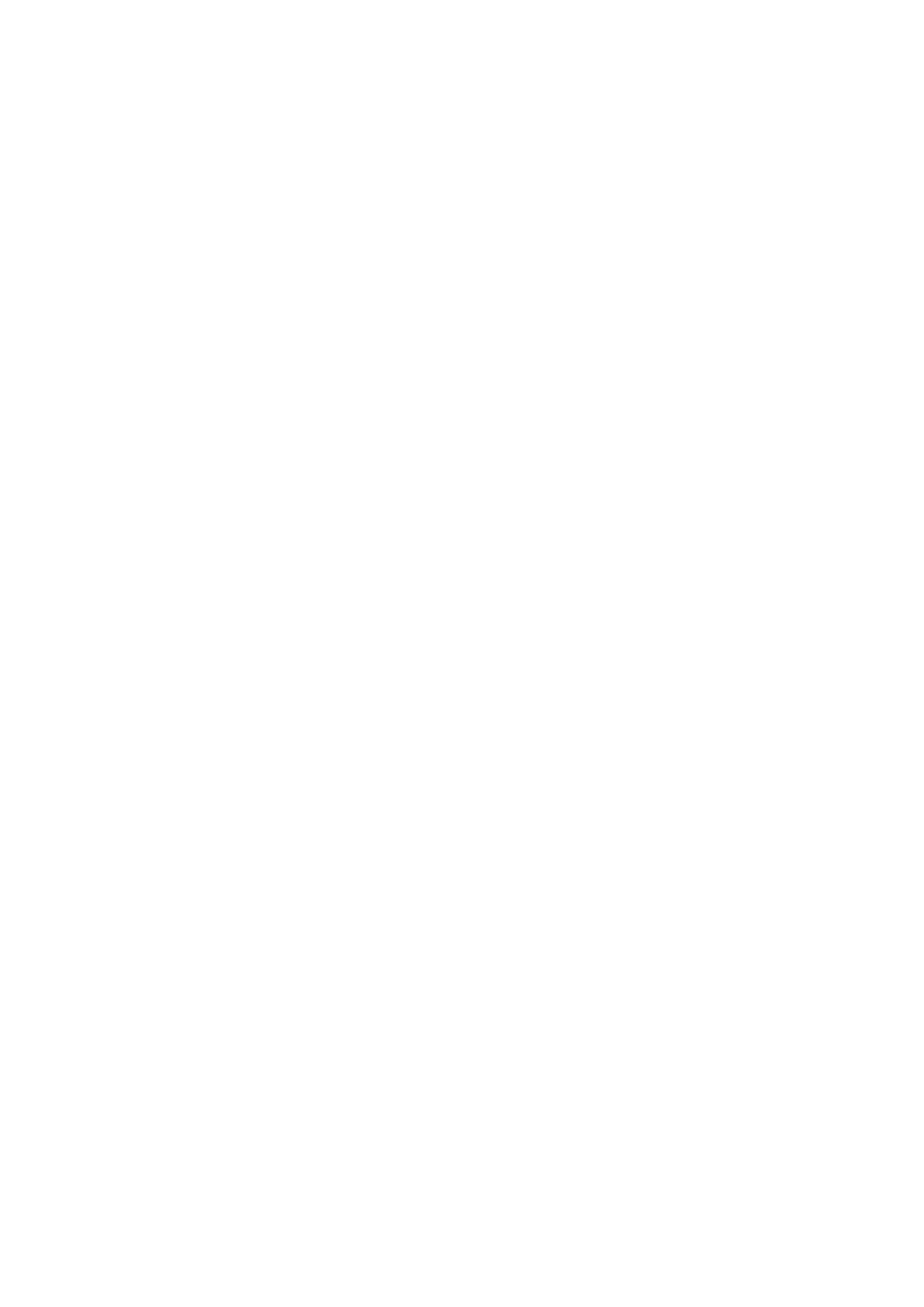## Y2A Activity Sheets year 2008 and the state of the state of the state of the state of the state of the state of the state of the state of the state of the state of the state of the state of the state of the state of the st



Children hear more about nature's voices and bond with them through the story of a robin.



Keywords **outdoors sensory observation • storytelling • crafts • recall**

- 1 If you have a robin in your school grounds, take the children out and listen to it. Let them 'talk' to it and softly imitate it. Take cushions and find a nice spot where to sit in a circle for storytelling.
- 2 Read the story Ruby finds a new home */* Ruby ssib dar ġdida in **Resource File**  pages 30–31. As you read, the children make different voices as you come to them. If there are sounds they have never heard, let them invent. The third activity will introduce them to some of them.
- After the story, discuss what happened 3 and bring out how humans can help nature or destroy it. "Would Ruby come to *our* school?"

Remind the children that they are now Nature Helpers because of the minibeast homes they built.

Now for some craft. You can use material

from **Resource File** page 32 to make 4 robin mobiles to hang in class, or create a story map with various materials for the children to show different parts or objects in the story. Then use the story map to train memory and speaking skills.

**Use the Dinja Waħda Notice Board and tell the school about what you're doing.** 

Send photos of children

 $\Box$  dramatising story

 $\Box$  doing craft follow-up.

**www.birdlifemalta.org**